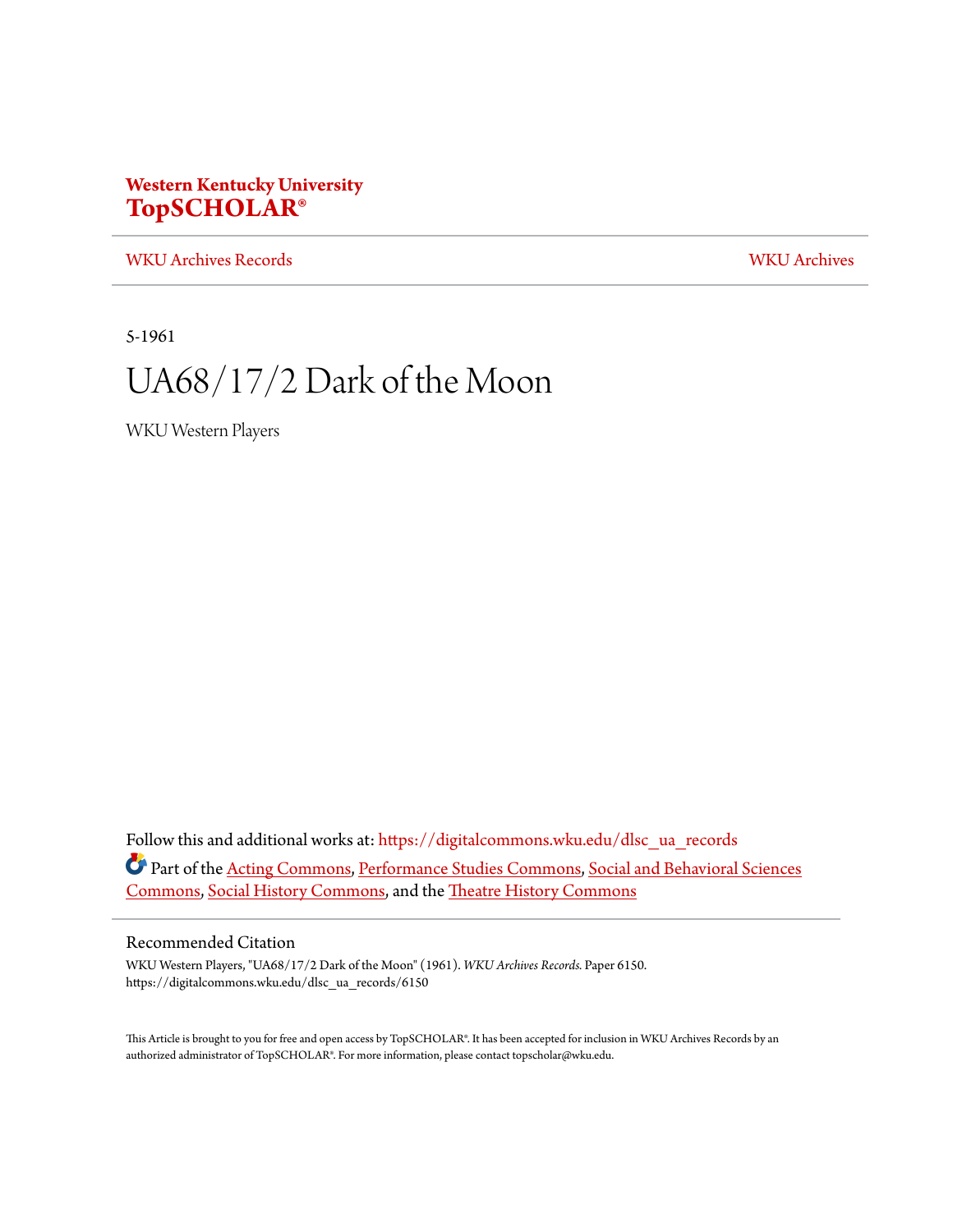

**Van Meter Auditorium May** 2, 3, **and 4**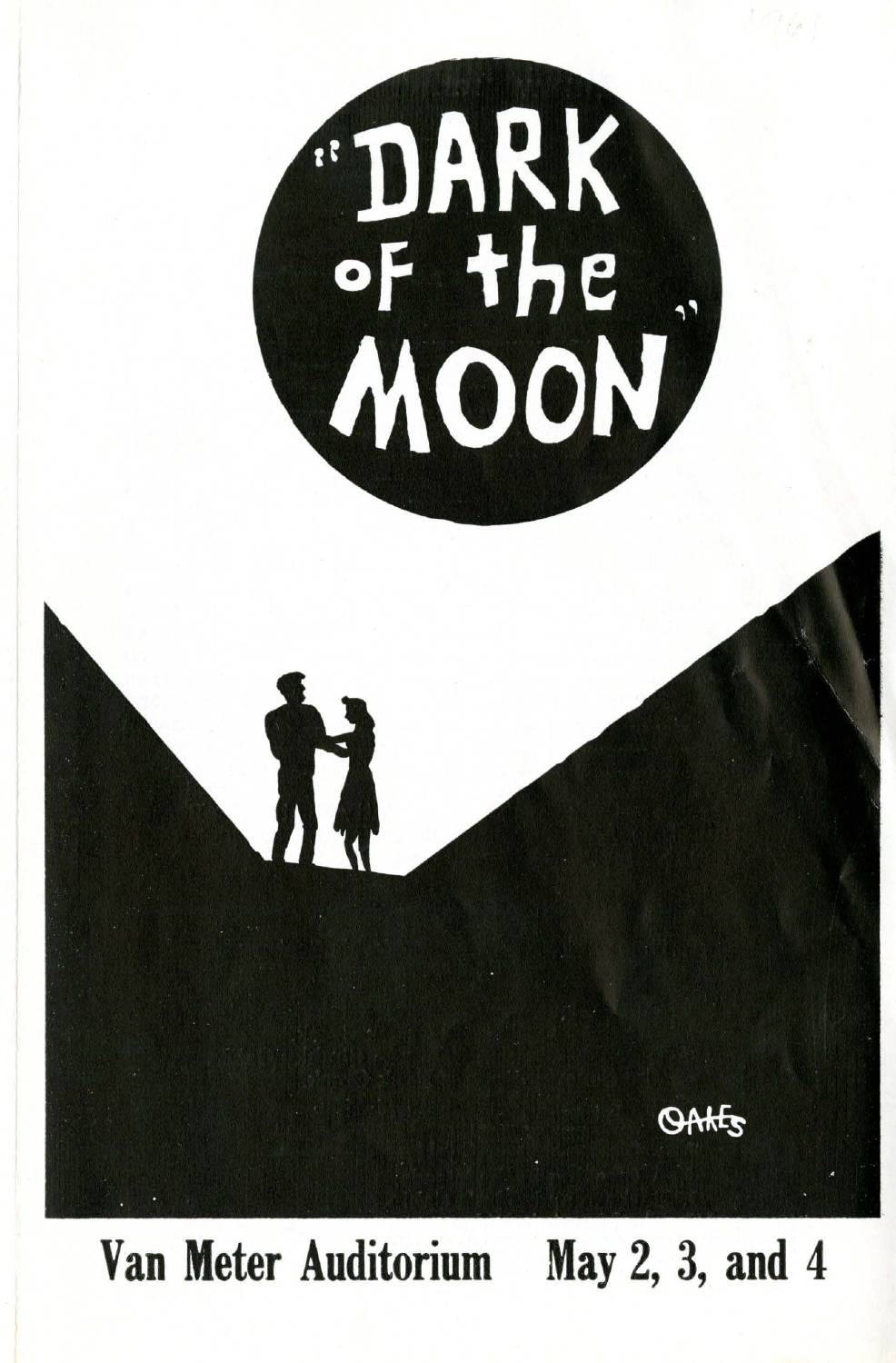# **The Western Players**  Present ·'DARK OF THE MOON" CAST

| John                                       | Charlie Flener    |
|--------------------------------------------|-------------------|
|                                            |                   |
|                                            |                   |
|                                            | Ann Mankin        |
|                                            |                   |
|                                            | <b>Bill Shuck</b> |
|                                            |                   |
|                                            | Al Young          |
|                                            |                   |
|                                            |                   |
|                                            | Hugh Wilhite      |
|                                            |                   |
|                                            |                   |
|                                            |                   |
|                                            | Chet Day          |
|                                            |                   |
| Hattie Cooper                              |                   |
|                                            | John O'Daniel     |
|                                            |                   |
|                                            | Marla Brandon     |
|                                            | Don Helm          |
|                                            |                   |
|                                            |                   |
|                                            |                   |
|                                            | Steve Coffman     |
| Atkins<br>and the company's company's com- | Bud Eliot         |
|                                            |                   |

Phil Stone, Lois Burton, Wallace Hayes, Bud Eliot, Darla Hemme, Ann Pile, J. Russell Ross.

#### SYNOPSIS OF SCENES

## Time: The Early Years of This Century

#### ACT I

| Scene |  |  |  |  | 1. The Peak of a Ridge in the Smoky Mountains. |
|-------|--|--|--|--|------------------------------------------------|
|       |  |  |  |  |                                                |

Scene

Scene I. The Peak of a Ridge in the Smoky Mountains.<br>Scene II. The Central Square of Buck Creek.<br>Scene III. Outside the Allen Cabin on Chunky Gal Mountain.

Scene IV. The General Store of Buck Creek.

Intermission: Twelve Minutes

### ACT II

| Scene | I. A Clearing in the Woods.         |
|-------|-------------------------------------|
|       | Scene II. Barbara and John's Cabin. |
|       | Scene III. The Mountain Ridge.      |

Scene IV. The Church in Buck Creek.

Scene V. The Mountain Ridge.

#### PRODUCTION STAFF

| Production Director                                   | Russell H. Miller |
|-------------------------------------------------------|-------------------|
| Ballads and Folklore Consultant                       | .Dr. D. K. Wilgus |
|                                                       |                   |
| Box Office  Mary Ellen Carnighan, Nelson Blankenship  |                   |
| Assistants to the Director Wallace Hayes and Al Young |                   |

## TECNICAL STAFF

|--|--|

Properties ---------- \_\_ \_\_\_\_\_ \_\_\_ \_\_\_\_\_\_\_\_\_\_\_\_\_ \_\_\_\_ . \_\_ . \_\_\_\_\_\_\_ \_\_\_\_ \_\_\_ \_\_\_\_\_\_\_\_ \_ Gloria Cooper, Wallace Hayes, Patty Moats, Beverly Kowalski

- Set Constructioin ------------ ------.. ---------- \_\_\_\_ . \_\_\_ Thomas J. Mathews, Chester Day, Ted Urban, Al Young, Pat McEndree, Marla Brandon, Bill Shuck, Bud Eliot, Steve Coffman, Barbara Hardgrave, Sarah Wigginton, Ann Pile, John O'Daniel, Don Helm, Carolyn Patton, Judy Criswell, Gloria Cooper, Ann Mankin, Lois Burton, Hugh Wilhite, Bennie Vickous, Wallace Hayes, Jo Ann McClellan, Ann Downing, Pat Lewis, Kay Anderson.
- Crew ------------------------ -\_\_\_\_\_\_\_\_\_ \_\_ .\_\_\_\_ . \_\_\_\_\_ . \_\_\_\_\_\_\_\_\_\_\_\_\_\_\_\_\_\_ \_\_ \_\_\_\_ Chester Day, Nelson Blankenship, Kim Benson, Allen Miller, Al Young, Steve Coffman, Bill Shuck,
- Lighting ------ ------ \_\_\_ ·------------------- ---.------------ \_\_\_\_\_ \_\_\_\_ Charlie Flener, Ann Downing, Lois Burton, Wallace Hayes, Judy Criswell, Kay Anderson, Mary Goble, John O'Daniel.

Sound Crew --------------- \_\_\_\_\_\_\_\_ \_\_\_ \_\_ \_\_ \_\_ .\_\_\_\_ \_\_\_ \_\_\_\_\_ \_\_\_\_\_\_\_\_\_ -- \_\_\_\_\_\_\_ \_ Larry Siria, Darla Hemme, Judy Criswell

Make-up ------ -.---------- ---\_ \_\_\_\_\_\_\_ \_ \_\_\_\_\_ \_\_\_\_\_\_\_\_\_ \_\_ \_\_ \_\_\_\_\_\_\_\_\_ . Gloria Cooper, Millie Wood, Marla Brandon, Judy Criswell, Bennie Vickous.

Costumes -------------.-----.-------------- \_\_\_\_ \_\_ \_\_\_\_\_ \_\_\_\_\_\_\_\_ .-------- \_\_\_\_\_\_\_\_\_\_\_\_ Ann Pile, Virginia McMunn, Novell a Holbrook, Jo Ann McClellan,

House Chairman -----------.--- \_\_ \_\_ --- ---------- ------------ \_\_\_\_ Alice Chumbley

#### THE WESTERN PLAYERS

#### wish to express their appreciation to-

PARK CITY DAlLY NEWS, for publicity.

THE COLLEGE HEIGHTS HEARLD. for publicity.

WLBJ, WKCT, WBGN, for Radio time.